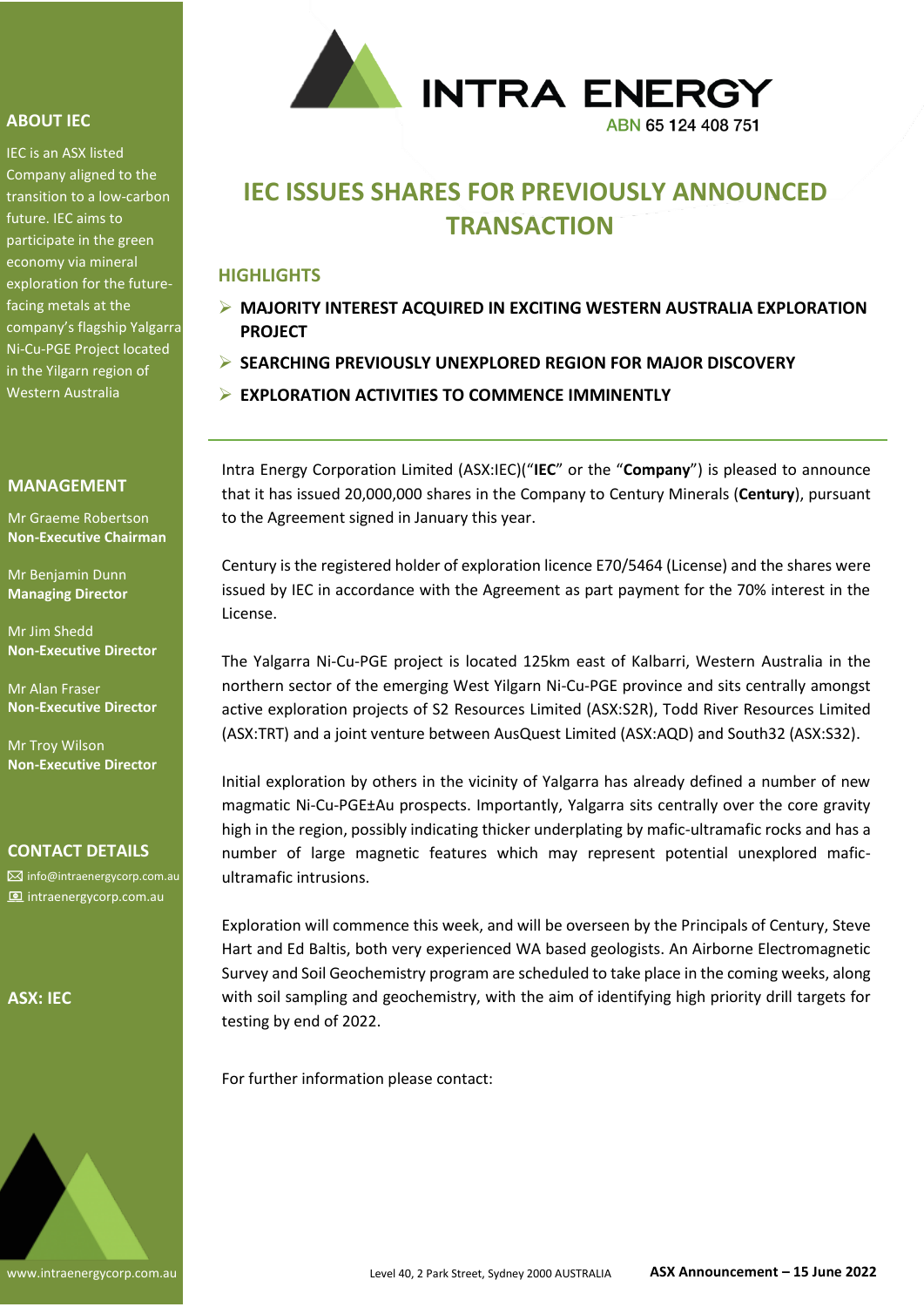**Shareholder Enquiries** Ben Dunn Managing Director Intra Energy Corporation Limited E: [info@intraenergycorp.com.au](mailto:info@intraenergycorp.com.au) W[: www.intraenergycorp.com.au](http://www.intraenergycorp.com.au/)

Chloe Hayes Investor Relations Corporate Storytime E: [chloe@corporatestorytime.com](mailto:chloe@corporatestorytime.com) T: +61 458 619 317

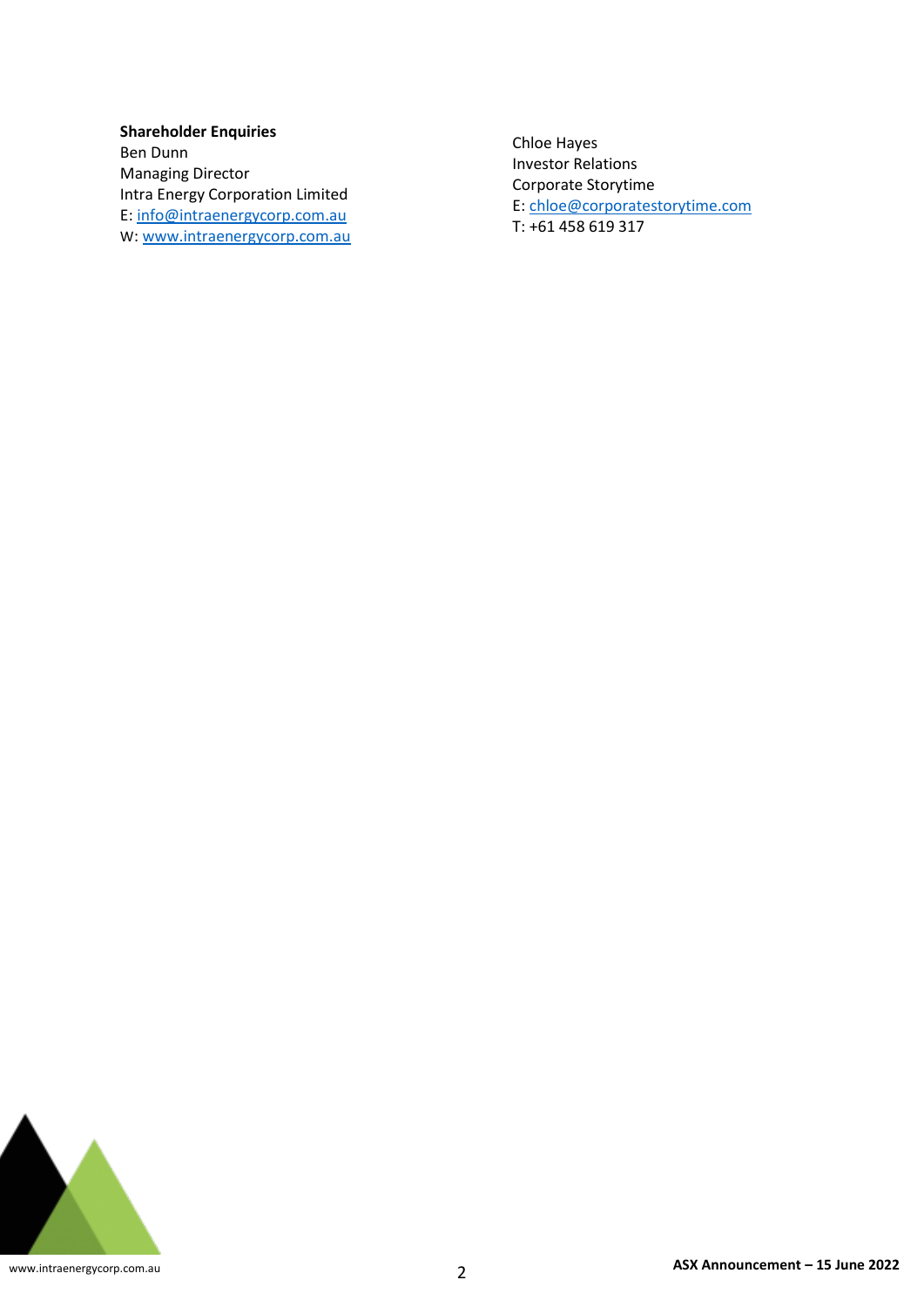